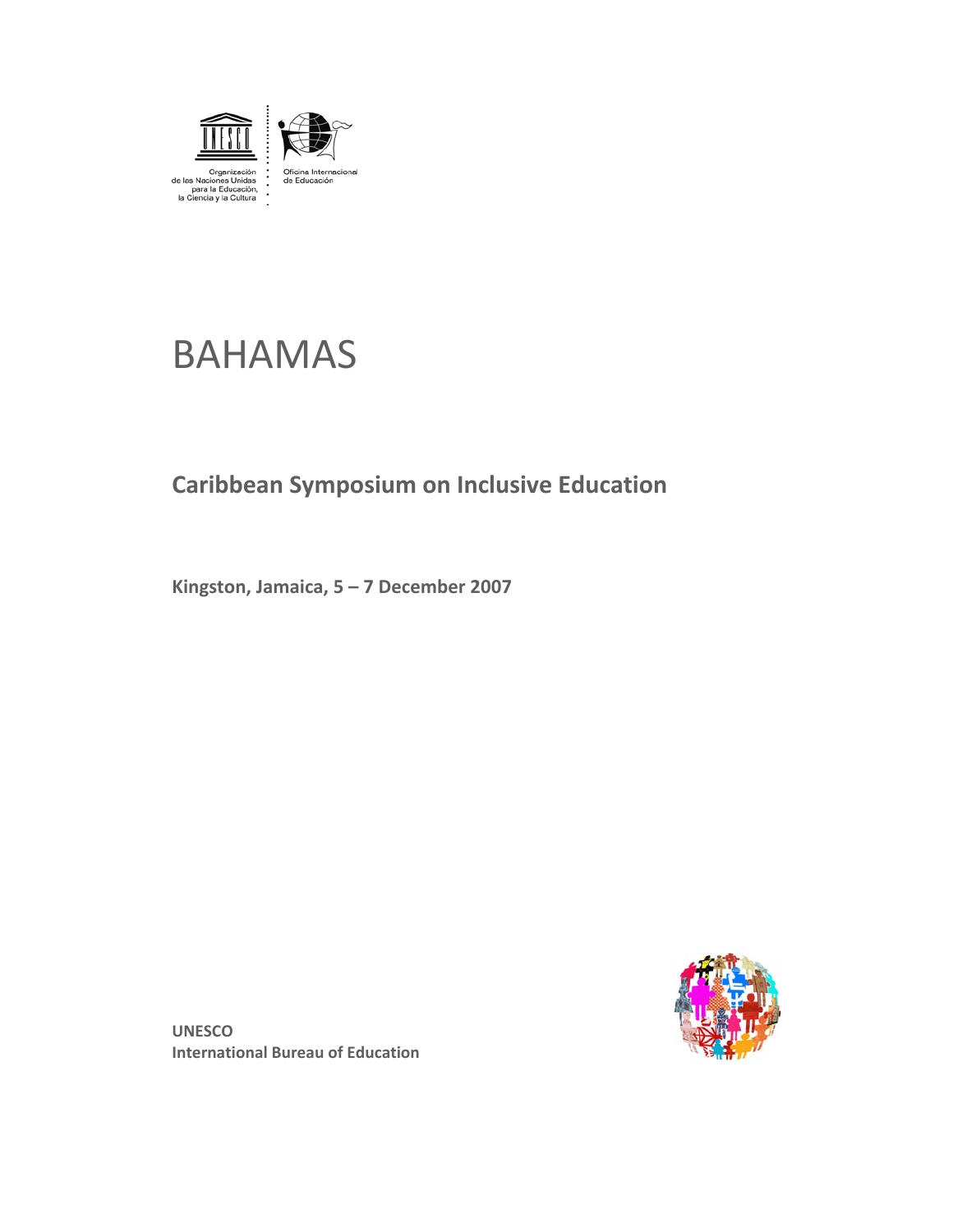# **Bahamas Country Paper Mr. Ross Smith, Superintendent, North East District**

# **COUNTRY PROFILE**

The Bahamas is an archipelagic nation of over 700 islands and cays spread over some 100,000 square miles in the Western Atlantic Ocean. Some twenty-two of these islands and cays are inhabited by an estimated 303,611 (2000 census) people. The capital city is Nassau and is located on New Providence Island. New Providence, among the smallest inhabited islands, houses more than 65% of the national population; Grand Bahama is the next most populous island with more than 15%, and home to the second city, Freeport. The remainder of the population is spread among the rural areas of the country called the Family Islands. The population of The Bahamas, with an average annual growth rate of less than 2% since 1980, is considered young.

The Bahamas enjoys a relatively high standard of living. There is no system of income tax. Government revenue is derived principally from import taxes, real property tax, and business licence fees. The principal industries are tourism and financial services. Each of the twenty-two (22) inhabited islands is at a different point of development and has different economic potential. Agriculture, for example, is more important to the economy of Andros than it is to New Providence. Fishing is the greatest employer and producer of income in Abaco, while industry is characteristic of Grand Bahama.

The Bahamas' task, therefore, has been to provide the same level and quality of education to a sizable school population scattered over wide and often sparsely populated areas, given the geographic, economic and social peculiarities of each island, the needs of the nation, and the dynamism of the global environment.

# **ACCESS TO EDUCATION**

#### *Structure of the Education System*

The education system of The Bahamas consists of three progressive stages. These stages are primary education, secondary education, and tertiary education. Recently the Government has placed policy and financial emphasis on the development of pre-school instruction and facilities.

Education is provided at each stage by the State and by independent bodies, primarily ecclesiastical. However, it is the Ministry of Education, Youth, Sports and Culture that guides the development and implementation of policies for the delivery of public and private education in The Bahamas. The Ministry is headed by the Minister of Education, who is assisted by a Permanent Secretary, Director of Education, and the Central Advisory Council for Education. The Permanent Secretary has responsibility for the organization and administration of the Ministry of Education. The Director of Education, the professional adviser and technical executive officer to the Minister, has responsibility for the Department of Education. The Department has authority over financial, personnel and other management operations related to the operation of schools. The National Advisory Council acts as a conductor of information on education between the public, educational bodies and institutions,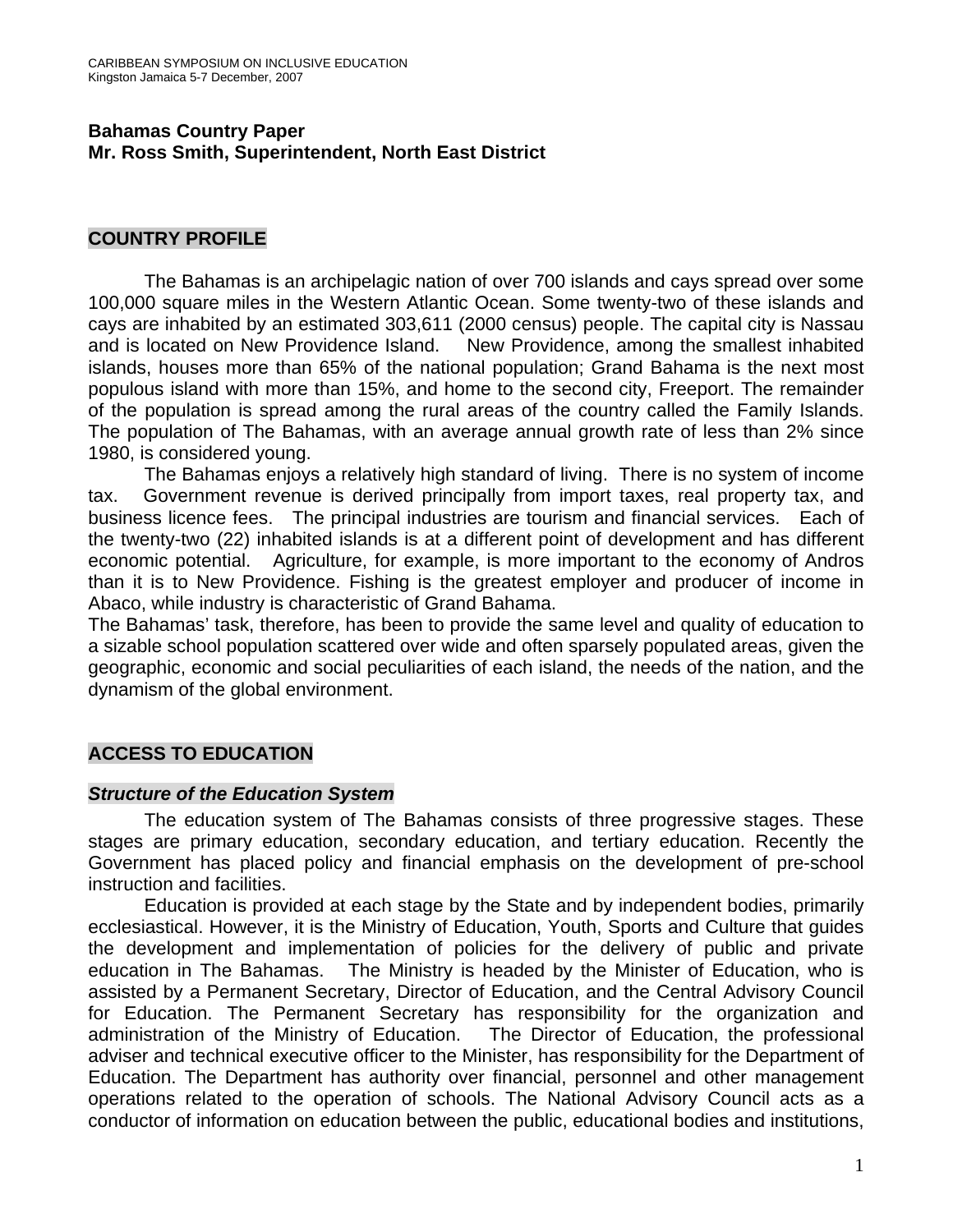and the Ministry of Education. While the Minister of Education directs policy and regulations that affect public and private education institutions, the office has control only of the institutions that are wholly maintained from government funds.

| AG<br>E.        | <b>EDUCATION LEVEL</b>           | <b>GRADE</b>                                                                                      | <b>EXAMINATIONS</b>            |
|-----------------|----------------------------------|---------------------------------------------------------------------------------------------------|--------------------------------|
| $20+$           |                                  | THE COLLEGE OF THE BAHAMAS;<br><b>SUCCESS TRAINING COLLEGE;</b>                                   | DEGREES:                       |
| 19              | <b>TERTIARY LEVEL</b>            | COLLEGE OF SAINT BENEDICT / ST<br>JOHN'S;                                                         | A. A., B.A., B.Ed.             |
| 18              |                                  | SOJOURNER DOUGLAS COLLEGE;<br>NOVA SOUTHEASTERN UNIVERSITY;                                       | & B.Sc.<br><b>CERTIFICATES</b> |
| 17              |                                  | <b>BAHAMAS BAPTIST COLLEGE;</b><br><b>UNIVERSITY OF MIAMI;</b><br>BAHAMAS INSTITUTE OF TECHNOLOGY | & DIPLOMAS                     |
| 16              |                                  | 12                                                                                                | BGCSE, RSA,<br><b>PITMANS</b>  |
| 15              | <b>UPPER</b><br>SECONDARY        | 11                                                                                                |                                |
| 14              |                                  | 10                                                                                                |                                |
| 13              |                                  | 9<br>8                                                                                            | <b>BJC</b>                     |
| 12              | <b>LOWER</b><br><b>SECONDARY</b> | $\overline{7}$                                                                                    |                                |
| 11              |                                  |                                                                                                   |                                |
| 10              |                                  | 6<br>5                                                                                            |                                |
| 9               | <b>PRIMARY</b>                   | 4                                                                                                 | <b>GLAT</b><br>GRADES 3, 6     |
| 8               |                                  | 3                                                                                                 | <b>WRITING</b><br>ASSESSMENT   |
| $\overline{7}$  |                                  | $\overline{2}$                                                                                    |                                |
| 6               |                                  | $\mathbf{1}$                                                                                      |                                |
| $5\phantom{.0}$ |                                  |                                                                                                   |                                |
| 4               |                                  |                                                                                                   |                                |
| 3               | PRE-SCHOOL                       |                                                                                                   | <b>NO FORMAL</b>               |
| $\mathbf{2}$    |                                  |                                                                                                   | <b>EXAMINATIONS</b>            |
| $\mathbf{1}$    |                                  |                                                                                                   |                                |

## **THE STRUCTURE OF THE EDUCATION SYSTEM THE BAHAMAS**

*Source: Ministry of Education*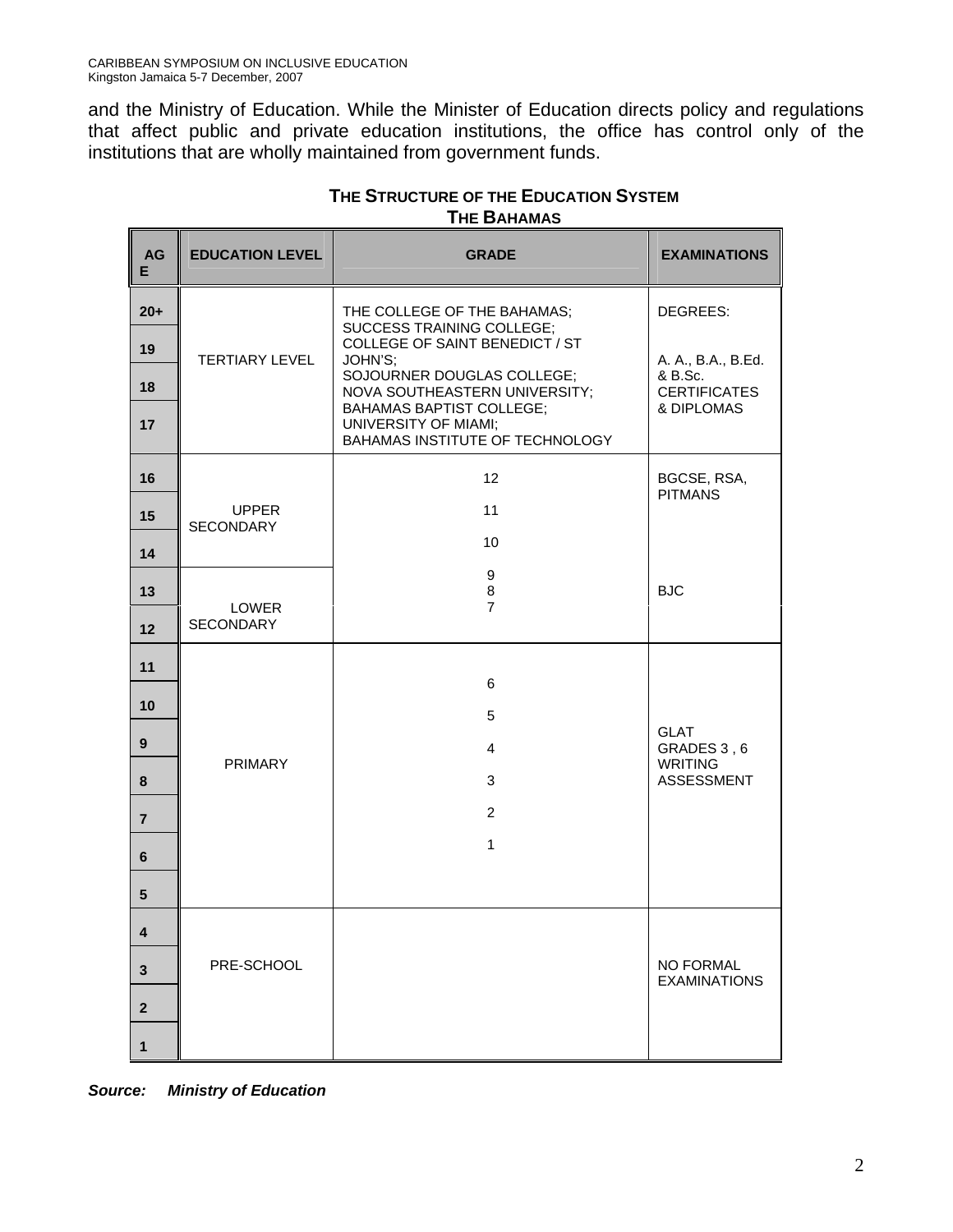The Bahamas Government is the main provider of education at the primary and secondary stages. In the area of technical and vocational training the government is the only provider through the Bahamas Technical and Vocational Institute (BTVI). At the tertiary stage, the government-owned College of The Bahamas is complemented by several local independent colleges and satellite campuses of American universities.

There are fourteen (14) school districts: four (4) on the island of New Providence and ten (10) throughout the Family Islands. Each district is headed by a Superintendent, who reports to the Director and facilitates the provision of services to schools. The superintendents are assisted in the management of the schools by School Boards. The School Board system which has spread to primary schools in New Providence, and primary and high schools in Grand Bahama was implemented in 1996 in the twelve (12) secondary schools in New Providence. The Boards, elected by the parents and guardians of children attending the school, are responsible for all non-teaching staff; the repair and maintenance of school premises, furniture and equipment; the acquisition of school books and materials; and improvements or extensions to school premises.

#### **History of Education Provision**

**T**he policy of universal, compulsory education between the ages of five and sixteen, in The Bahamas, has set in motion unprecedented initiatives in the education system to ensure that all persons in The Bahamas have an opportunity to receive an education that equips them for life and work. Specific policies have been developed to guide the system's radical departure from the colonial philosophy of education for the selected few to education for the masses.

Primary education was reorganized and primary schools were added in densely populated areas of the capital island. Secondary schools were constructed on New Providence and Grand Bahama, and central high schools were placed on selected Family Islands, giving students throughout the archipelago greater access to secondary education. On islands and cays where there was no high school, secondary students were provided with scholarships to pursue secondary education on a major Family Island or on New Providence. Technical and vocational programmes were introduced in all high schools to meet the labour demands of the country. The College of the Bahamas was brought into being in 1974 through the integration of the sixth form of the then-only public high school  $-$  the Government High School, the Bahamas Teachers College, San Salvador Teachers' College, and C. R. Walker Technical College.

In 1990, additional steps were taken to identify the needs of the national system of education and to develop policies and programmes to ensure that schools were providing quality education for all students. National assessment, in the form of the Grade Level Assessment Test (GLAT), was introduced in 1991 for  $3<sup>rd</sup>$  and  $6<sup>th</sup>$  grades. The Bahamas General Certificate of Secondary Education (BGCSE) was developed and implemented in 1993. Programme SURE (Success Ultimately Reassures Everyone), an intervention programme to place 'at-risk' male students in a setting in which their needs could be addressed, was started in 1991.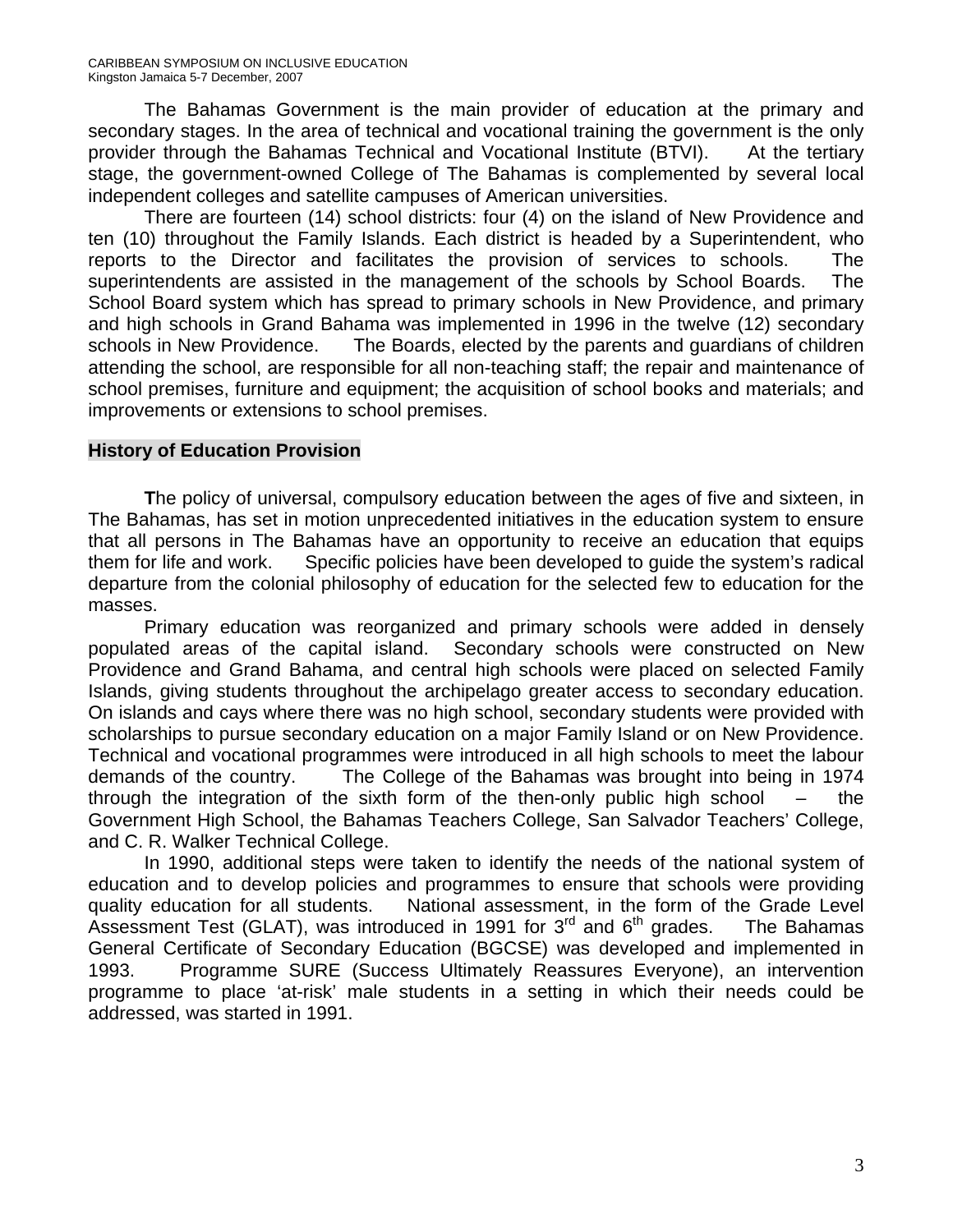#### **Current Status & Recent Trends**

The Bahamas education system today is characterised by universal access and high retention rates, particularly at the primary school level. All children between the ages of 5 years to 16 years are required to be enrolled in an approved educational programme. Since education is free for all persons in public schools, any child between the enrolment ages in the urban and rural areas of The Bahamas, irrespective of socioeconomic background, gender, physical or mental ability can receive primary and high school education. According to the March 1996 UNICEF report, The Bahamas has an Adult Literacy Rate of 98.2, with males slightly edging out females.

 We have employed a range of strategies to ensure that our students, regardless of race, gender, religion, socio-economic status of disability, have access to the resources they need to obtain a quality education. Included in the resources identified are the infrastructure, teacher quality, school leadership, instructional program, technology – access, use and training, professional development, tertiary education and instructional matters.

#### **Schools**

The public education system comprises one hundred and thirteen (113) primary and all-age schools, thirty-four (34) junior and senior high schools, and eleven (11) Special Education Schools. Forty-seven (47) of the public schools are located on New Providence; and one hundred and seventeen (117) on Grand Bahama and the Family Islands.

The Government, recognising that the public school system cannot provide primary and secondary education for all of the children in The Bahamas, has provided funding (grantin-aid) for the thirty-two (32) registered independent primary and all-age schools, fifteen (15) secondary schools, and one (1) Special Education School which operate mainly in New Providence and Grand Bahama.

#### **Enrolment**

 Approximately 66,500 students (equal numbers of males and females) between the ages of 5 years and 20 years are enrolled in public and independent primary (including allage schools) and secondary schools in The Bahamas, three-quarters of them in public schools. More than half of the student population is at the primary stage of education.

Included among the national student population are a significant number of children of illegal/undocumented Haitian immigrants, whose first language is Creole and not English. This group has posed several challenges for the public school system at the primary stage, where instruction and assignments are given, and expected, in English.

#### **Special Institutions**

The effort has been made consistently over the years to ensure that the children of The Bahamas, irrespective of ability, have access to education. The Special Services Division assists students whose abilities, physical or mental condition made the regular school programme inappropriate or impractical for them. Schools for the physically and mentally challenged (called Special Education Schools) operated jointly by Government and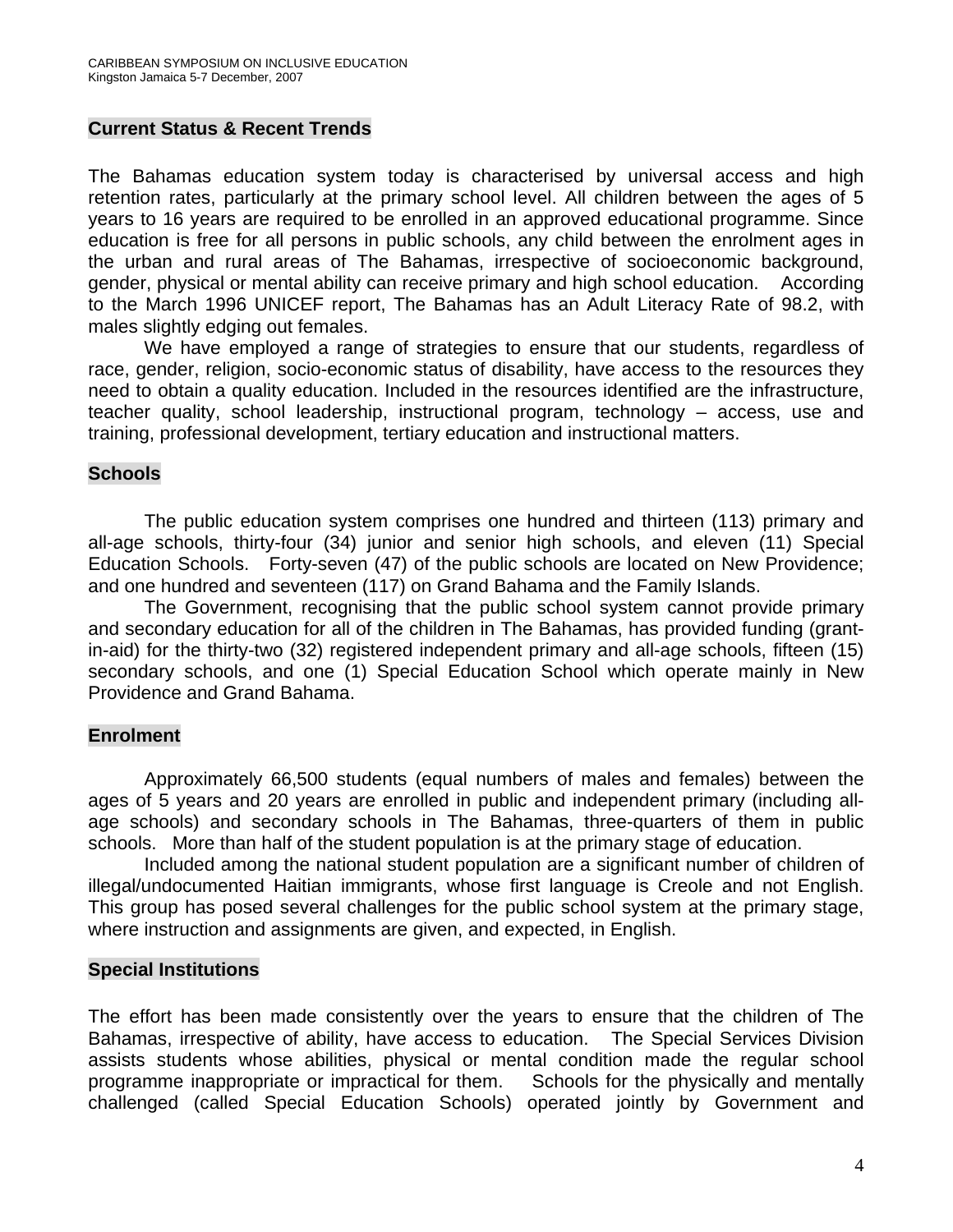community groups, are in place on New Providence and Grand Bahama for students with severe disabilities or handicaps.

Units for the hearing impaired and autism are attached to public schools in an attempt to create a realistic learning environment for all students. Teachers have been given a wide range of services in the areas of guidance and counselling, school attendance, speech therapy, school psychology and learning disabilities to assist them in the changing culture of the classroom. The School Welfare Section of the Ministry of Social Services is in place to support the work of the school in the areas of school attendance, teen pregnancy and other social problems. Attendance officers from Special Services Section are now posted in public schools to ensure that children are not regularly absent from school. The Section also administers the national lunch and school uniform programmes, which attempt to improve school attendance by providing lunch and uniforms to underprivileged children. It is therefore evident that the Bahamas Government is committed to the education of all children.

#### **Inclusive Education: Approaches, Scope and Content**

 Inclusion – quality education for *All* – is embedded in the Government's philosophy of education: Emphasis is placed on instilling in all students the concept of tolerance, on helping to minimize mis-understanding and therefore prejudice, on promoting understanding of principles which underlie personal and social well-being, and on establishing good sportsmanship and positive values. The Bahamas Government having been at the forefront in formulating the definition for inclusion has agreed to adopt the internationally accepted definition and terminologies for use at the national level. Inclusion therefore involves educating exceptional students regardless of type or severity of disability in regular classrooms in their community schools. The Ministry of Education acknowledges that the critical aspects of conceptualization and definition of inclusive education in The Bahamas would be affected by:

- Changing societal/educators' attitudes from exclusion to inclusion
- Development of an effective awareness plan/programmed for an archipelagic nation
- Resources (Human and Material)
- Parental support and conviction
- Adequate funding
- Physical infrastructure
- Influence of other countries on the education landscape
- No agreed national definition of inclusive education
- Impact of national organization catering to specific disabilities groupings

The shift in inclusive education over the past ten years has been towards a more collaborative approach, involving all stakeholders NGOs, Media, Support Groups, Government Agencies, and advocacy groups. Increased funding for networking of these groups for collaboration and sharing of expertise has also been provided.

In addition the Ministry of Education has supported workshops, locally, regionally and internationally in order to address the issue of in- service training for serving teachers as well as provisions for scholarship in special education. Additionally, articulation agreements have been signed with College of The Bahamas COB/UOB, and universities in the United States and Canada to provide degree courses in special education.

To further forge ahead with inclusion The Bahamas Government negotiated a loan with the International Development Bank and instituted the creation of two specialized groups, the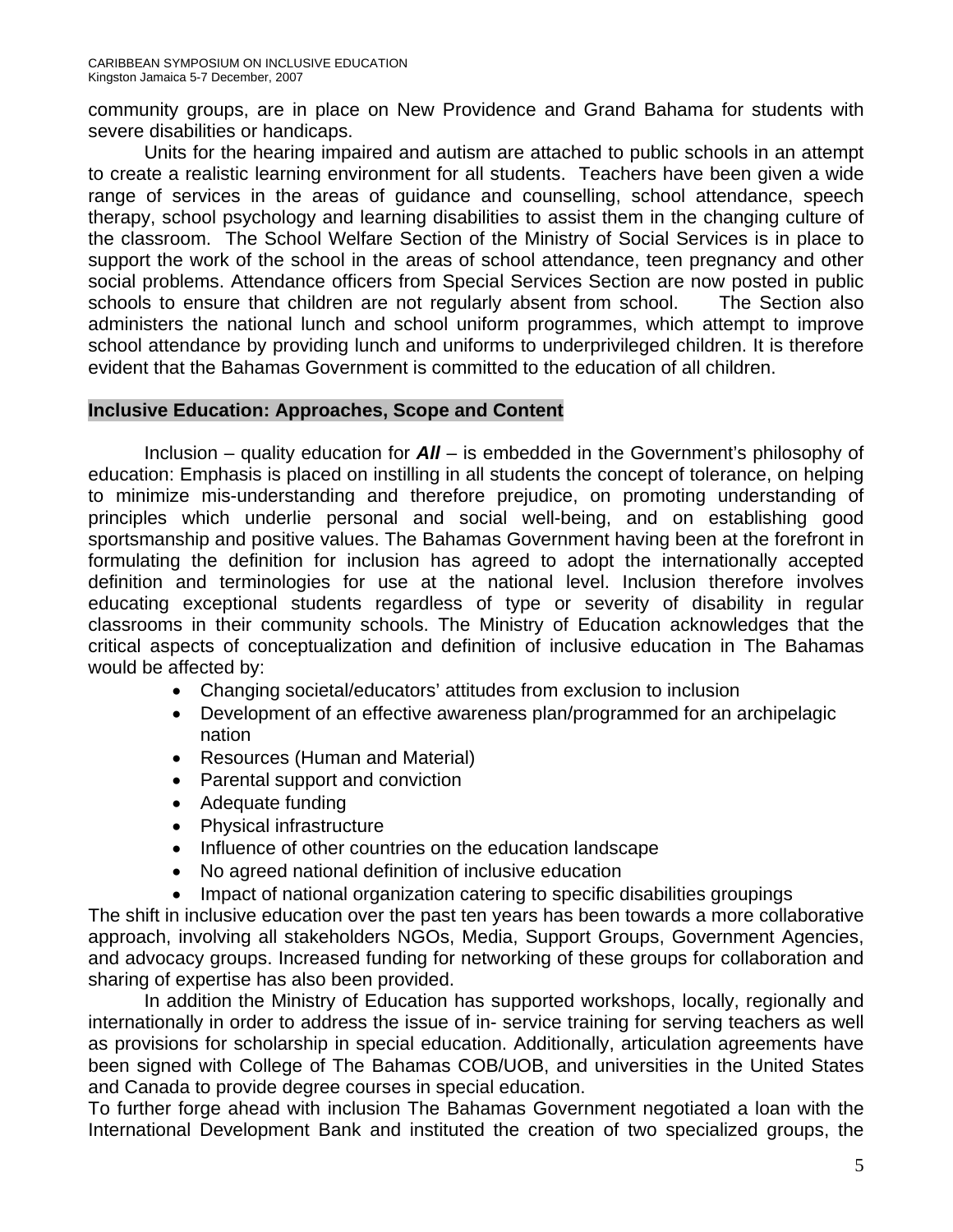National Task Force on Disabilities and the National Commission of Special Education (NCOSE).These groups provided widespread consultation and presented their final report to the nation in 1999 and 2005 respectively. Over the past ten years we have gradually moved away from special schools as the only forum for special education to inclusion in regular schools and classrooms. Today we have programs in a number of primary schools and secondary schools.

 The focused groups over this period were the learning disabled, multiple disabilities and Autistic children. For the learning disabled, resource rooms were piloted in several of our primary and secondary schools throughout the country.

 Throughout the struggle for inclusion, our main sources of exclusion were human based which included negative attitudes towards special students, low expectations and lagging professional development. While there are still challenges, the various consultative efforts undertaken have made positive strides in narrowing the exclusion gap. In addition, the question of equity in educational opportunities for these special groups of students still exists. For the most part disabled persons are not being given equal opportunity for access to employment.

#### **Inclusive Education: Public Policies**

The Task Force on Education Report, 1994, was probably the impetus for discussions of inclusion. Some of the major under takings of the Government since this report was published include:

- IDB loan & special education component
- National Commission on Special Education
- Engagement of consultants with special education/psychology expertise
- On-going dialogue at Cabinet level
- Revision of the Education Act
- Provision of the Disability Bill (Presently being discussed publicly)
- Development of 10 year plan & implied budgeting (includes school Safety Net initiatives)
- Components of Special Education promoted on The Bahamas Learning Channel – MOEYS&C initiative)

The role of inclusive education is semi-participatory, Special Education teachers are utilized as experts on selected curriculum development and revision teams during the drafting of the documents. Greater focus is presently being given to the development of a national curriculum with content standards that are definitely giving greater access to children with special education needs.

The attention being given to inclusion can be seen in a shift from an academic performance of high achievers in national examination to one developed for 85% of the student population. Students with varied disabilities now participate in these examinations

The IDB loan provides for technical assistance and development of the human resources, procurement of furniture and equipment and curriculum development in an effort to improve the process. The National Commission on Special Education (NCOSE), the government appointed commission examined all aspects of provisions for special education. Its final report provided recommendations for the way forward in education. Some recommendations have been implemented, such as the appointment of teachers' aides, additional special officers, screening all preschool children. Others such the revision and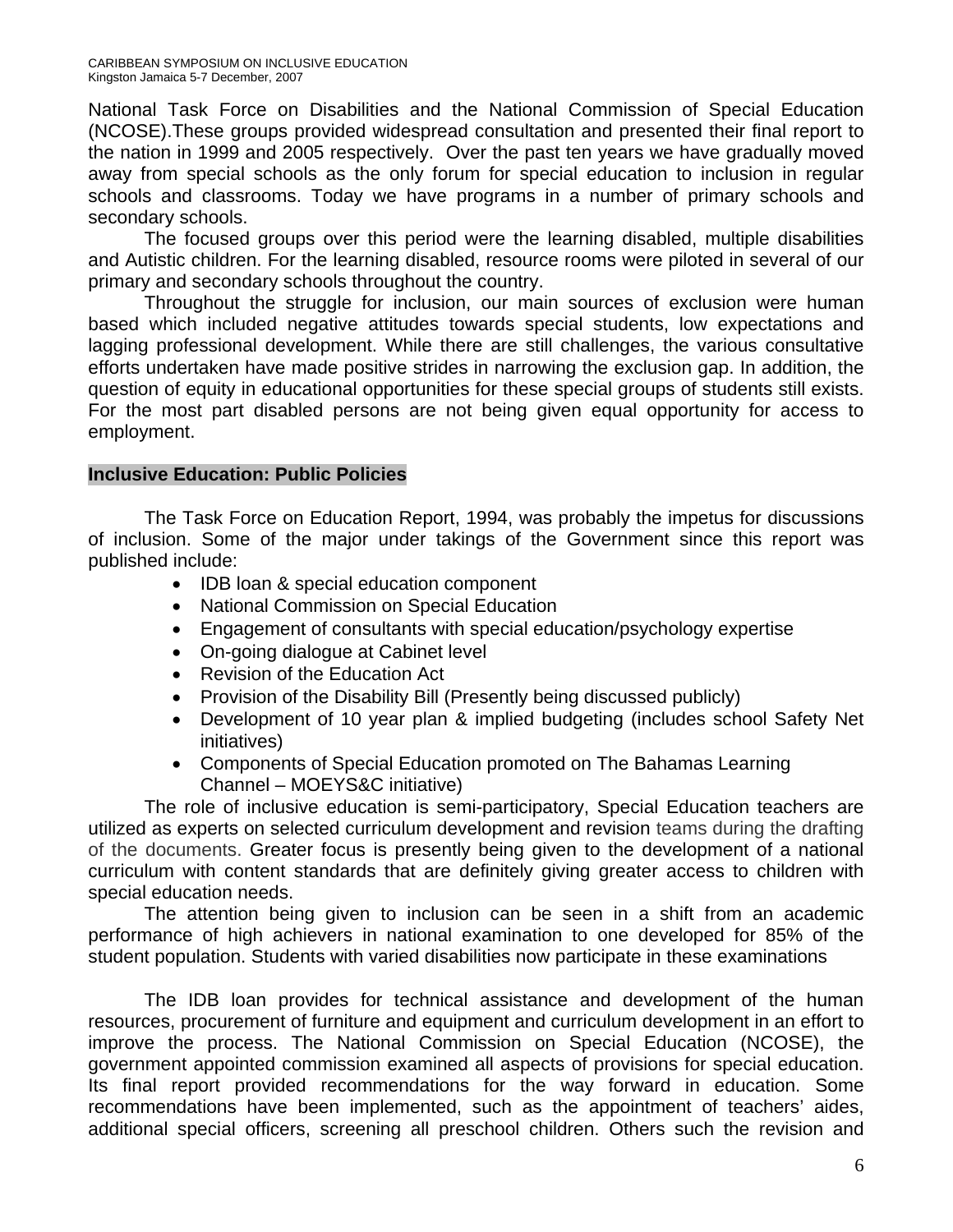inclusion of certain laws to ensure proper compliance and the development of the ten year educational plan are in progress.

 In order to provide for institutionalization of the change the focus is on the revision of the curriculum. Selected special education teachers are engaged in adaptation and modification of the curriculum to meet the needs of the cognitively challenged students and to ensure that the curriculum includes provision of technology such as special computers, talking computers and other specialist equipment for the visually and hearing impaired.

 As the teaching and learning process is critical, the Special Services Section of the Ministry of Education provide the professional guidance and support to both public and private institutions. Included in the officers responsibilities are the examination of the teaching/learning factors, integration of the curriculum, strategies for teachers working in inclusive classrooms and adaptive and supportive regular classroom environments are and the provision of workshops and training opportunities.

At the end of the school year students write national teats such as Grade Level Assessment Test (GLAT), Bahamas Junior Certificate (BJC) and Bahamas General Certificate in Secondary Education (BGCSE). The Evaluation and Assessment Division incorporates alternative assessment techniques for who write the examinations.

The development of a national school to work support model for the effective transition of students with special needs and in particular, school age youth with disabilities is being implemented incrementally in New Providence, Grand Bahama and the Family Islands. Two of the work s programs at the school level focus on the hearing impaired and the autism. Opportunities also exist for teachers to work with students who are home-bound, in the Adolescent ward at Sandilands Hospital, tutoring students at BTVI, COB/UOB and other training centres or schools.

#### **Inclusive Education: Learners and Teachers:**

 The process of change is problematic and multi-dimensional. It requires that those involved to remain committed for the long term in order to realize the desired outcome. This means then that on - going curriculum reform is the vehicle for promoting inclusion at all levels of the educational system. The curriculum must be student centered, should cater to children with varying abilities and should be:

- Teacher preparation/re-training focus on learning styles
- Development policies, Legislation and Standards
- Implementation, Training and Capacity Building Initiative
- Development and Implementation of Demonstration School Project
- Awareness, Networking, and Communication Campaign
- Transition Programmes
- Early Childhood Screening

It is also important that teachers be equipped with the required competencies to attend to the growing needs of students with varying abilities. A structured professional development program is necessary to enable serving teachers and future teachers to acquire them the skills to teach in such classrooms. Educational technocrats at the local level share the view that if inclusion is to advance it must be grounded in five models which include "individual guided staff development, observation and assessment, involvement in the development/improvement process, training and inquiry.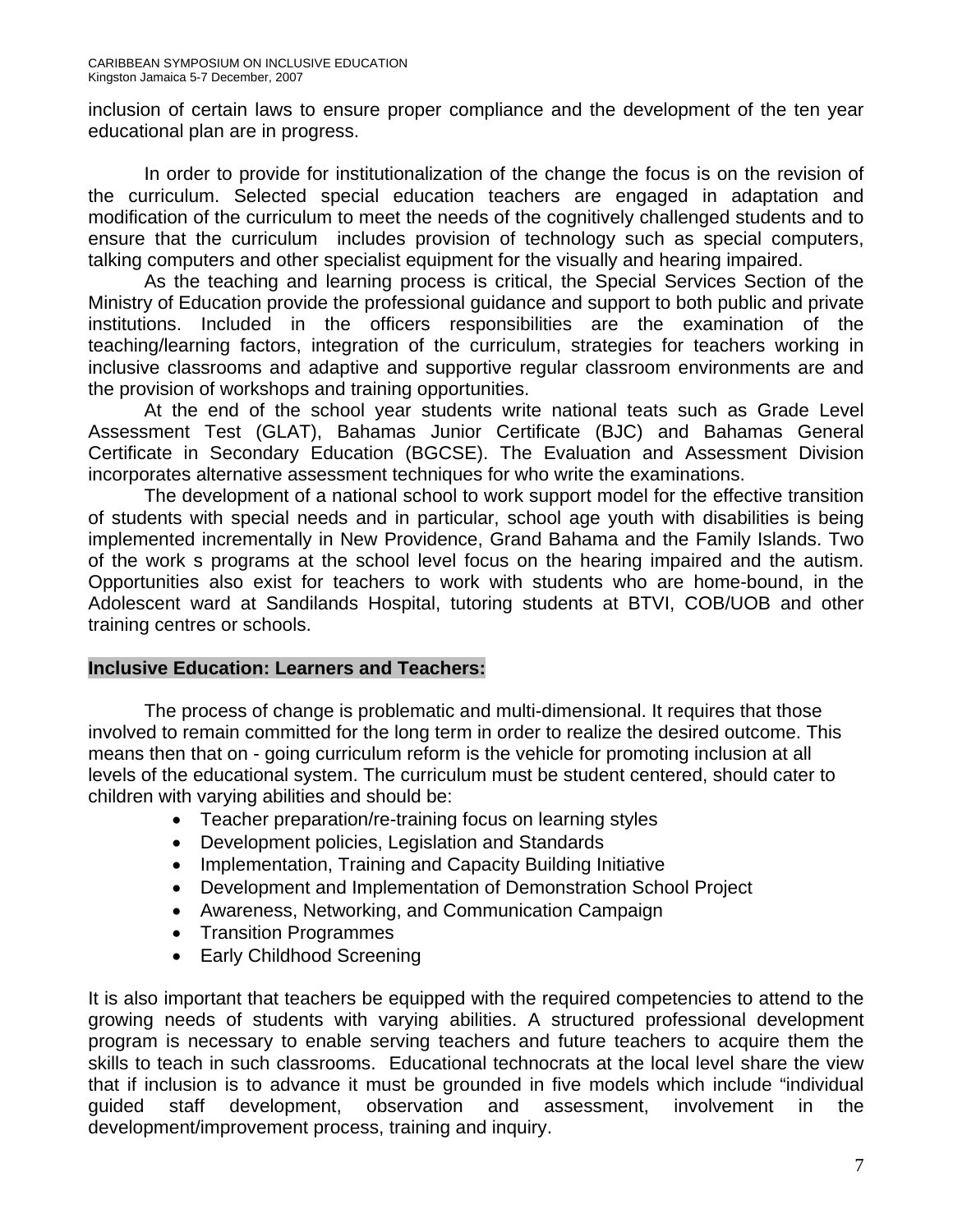An examination of these reveals that The Bahamas has focused on the Implementation, training and capacity building initiative, development and implementation demonstration school project awareness, networking and communication campaign, teacher preparation focus on learning styles, advocacy campaign and early screening. In addition the Ministry of Education encourages special education teachers to

- Utilize appropriate methodologies
- Develops and prepares each lesson ensuring its contribution toward the planned curriculum
- Develops specific goals and objectives for the class or classes assigned ensuring that these goals are consistent with the goals of the school
- Establishes programmers to ensure as much integration as possible
- Motivates and encourages students to achieve their full potential academically and otherwise
- Designs and develops curriculum materials for use in the classroom and with the curriculum development at the national level
- Provides materials for regular classroom teachers in the content area
- Assist with staff development at the national level
- Serve as resource persons to the administration & MOEYS&C
- Assist new and probationary teachers in the profession
- Work with students who are home-bound, in the Adolescent ward at Sandilands Hospital, tutoring students at BTVI, COB/UOB and other training centres or schools
- Assist in establishing programmers for the exceptional child in the regular class
- Assist the visually challenged students by reading, marking and translating Braille assignments for the teacher and student

Despite our many challenges our country continues to embrace inclusion in its on going effort to meet the needs of all students in Bahamian Schools.

 In order to ensure that quality education is delivered in all of our schools, measures to strengthen the teaching force and its capabilities must be put in place. Reform is necessary in the subject matter standards, the curriculum content and the pedagogical skills, teachers are expected to acquire. More emphasis needs to be placed by the School of Education at the College of the Bahamas to acquire the necessary skills to work in a democratic, inclusive classroom.

 The Ministry must also partner with the College of the Bahamas to examine the conditions for teacher-certification, and licensure in order to sustain a well-prepared and stable teacher workforce and to promote teacher accountability for student outcomes.

As we move towards a more student centred learning environment and the expectations of students are raised, expectations for teachers are consequently raised. If teachers are to meet these new expectations of mastering new skills and changing their current practices, the Ministry must devise ways to provide teachers with more time and opportunities to work with colleagues, to revise curriculum, and to reflect on current trends in education.

A concerted effort to attract a greater percentage of males into the teaching profession must be made in order to provide more positive role models for male students.